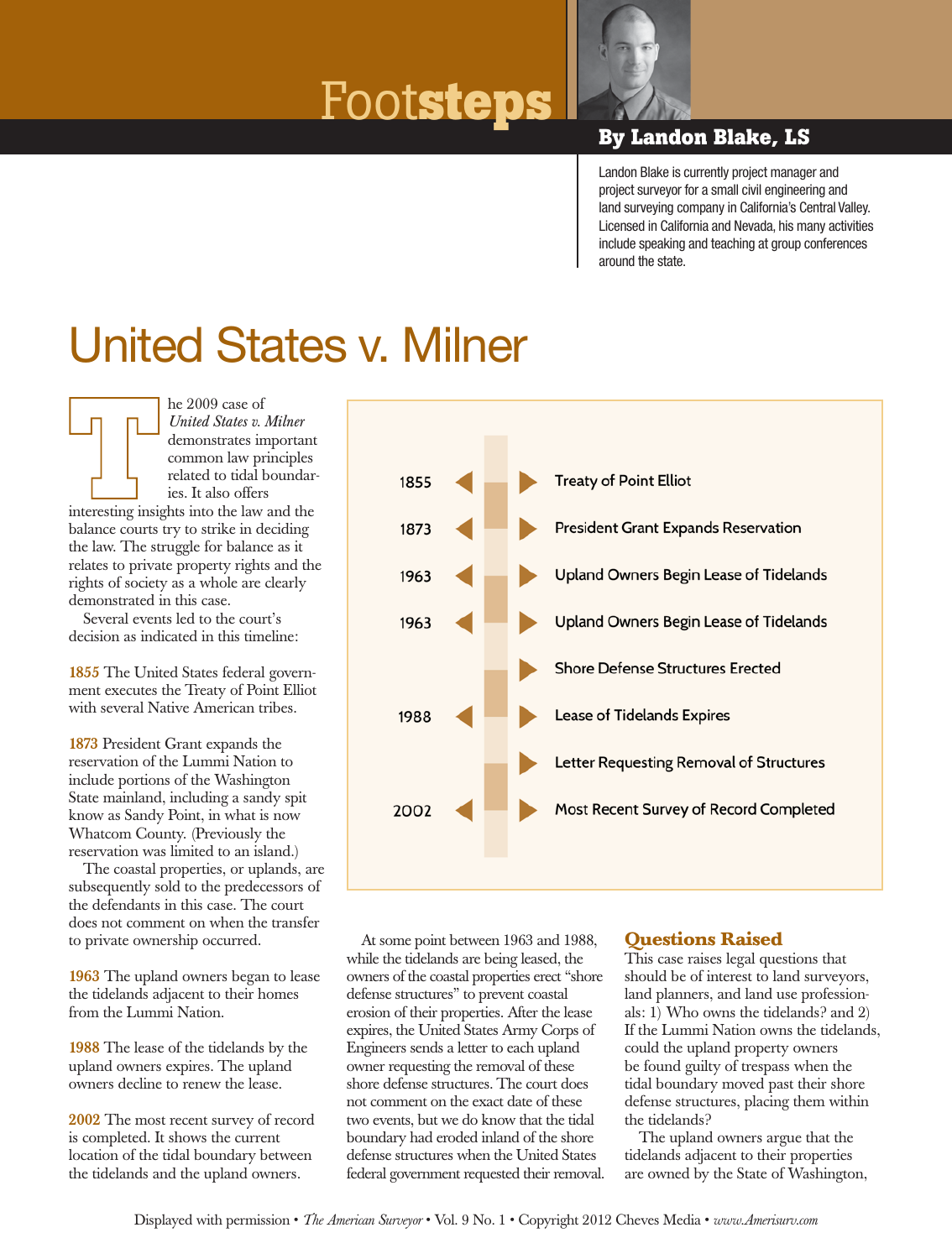not the Lummi Nation. If this is true, the federal government would not have a right to assert trespass because of the encroaching shore defense structures. (The federal government holds the reservation lands in trust for the Lummi Nation and represents the nation in this legal matter.) Without ownership, the federal government loses its legal standing, and the true owner of the tidelands would need to bring the trespass charges.

The upland owners rely on the "equal footing" doctrine in their argument about the ownership of the tidelands. The doctrine was meant to put newly admitted states on equal footing with the original Thirteen Colonies that became states. The court says this doctrine *"… creates a strong presumption that newly admitted states acquire title to lands under navigable waters upon their admission to statehood.*" If this doctrine applies to the tidelands adjacent to the upland owners in this case, then the State of Washington, not the Lummi Nation, is the rightful owner of the tidelands.

The presumption that tideland ownership passed to the states under the equal footing doctrine can be rebutted if two conditions are met. The first is if such lands have been reserved by the United States (the executive branch). The second is if Congress (the legislative branch) recognizes this reservation in a way that shows their intent to rebut the presumption.

In this case, the court relies on previous court decisions to determine the conditions are met for the tidelands in question. As a result the presumption that ownership of the tidelands passed to the State of Washington can be rebutted. The court determines the tidelands are not owned by the State of Washington.

One of these previous cases cited by the court in its decision on tideland ownership was *United States v. Romaine*, in which the same court hearing this case under discussion found the executive order by President Grant "to be decisive" and noted that "when Washington was admitted as a state, it disclaimed any right and title to all lands lying within said limits owned or held by any Indian tribe or tribes." In *United States v. Romaine*, the court ruled against land owners who had purchased tidelands from the State of Washington.

A second case relied on by the court in its decision was *United States v. Stotts*. This case also involved a dispute over Lummi Nation tidelands sold to private parties by the State of Washington. In this



case, the court focused on specific language in the Treaty of Point Elliot and the executive order by President Grant that expanded the Lummi Nation reservation. The Treaty recognized that possession of the tidelands was an important part of the fishing rights of the Lummi Nation and other Washington tribes.

The court cites two Alaskan court cases that clearly show congress was put on notice by the executive order that created the Lummi Nation reservation, and that Congress also recognized the State of Washington didn't receive ownership of Native American lands when it was admitted as a state.

In an argument of logic, the court next states that the reservation of the tidelands in the executive order preserves the Lummi Nation's access to fishing and shellfish, which is in harmony with the intent of the original efforts by the government to create the Lummi Nation reservation.

With the question of tideland ownership settled in this case, the court turned its attention to the wandering boundary between the tidelands and the uplands.

If the Lummi Nation owns the tidelands, could the upland property owners be found guilty of trespass?

The court made some interesting admissions in its introduction to the discussion of the tideland boundary location:

- 1. The problem of riparian and littoral property boundaries is recurring and difficult.
- 2. Disputes involving tidal lands are especially complicated because the fluctuations in tidal waters are large and because government interests in ocean waters and the land underneath is involved.
- 3. There are competing common law principles at work in this case. Courts have recognized that an owner of coastal property must accept the tidal property boundary will wander and land will be gained or lost as the sea moves. Courts have also recognized that land owners of coastal properties have a right to erect structures to stop the erosion of their lands, even if this will increase the erosion on the lands of his neighbors.